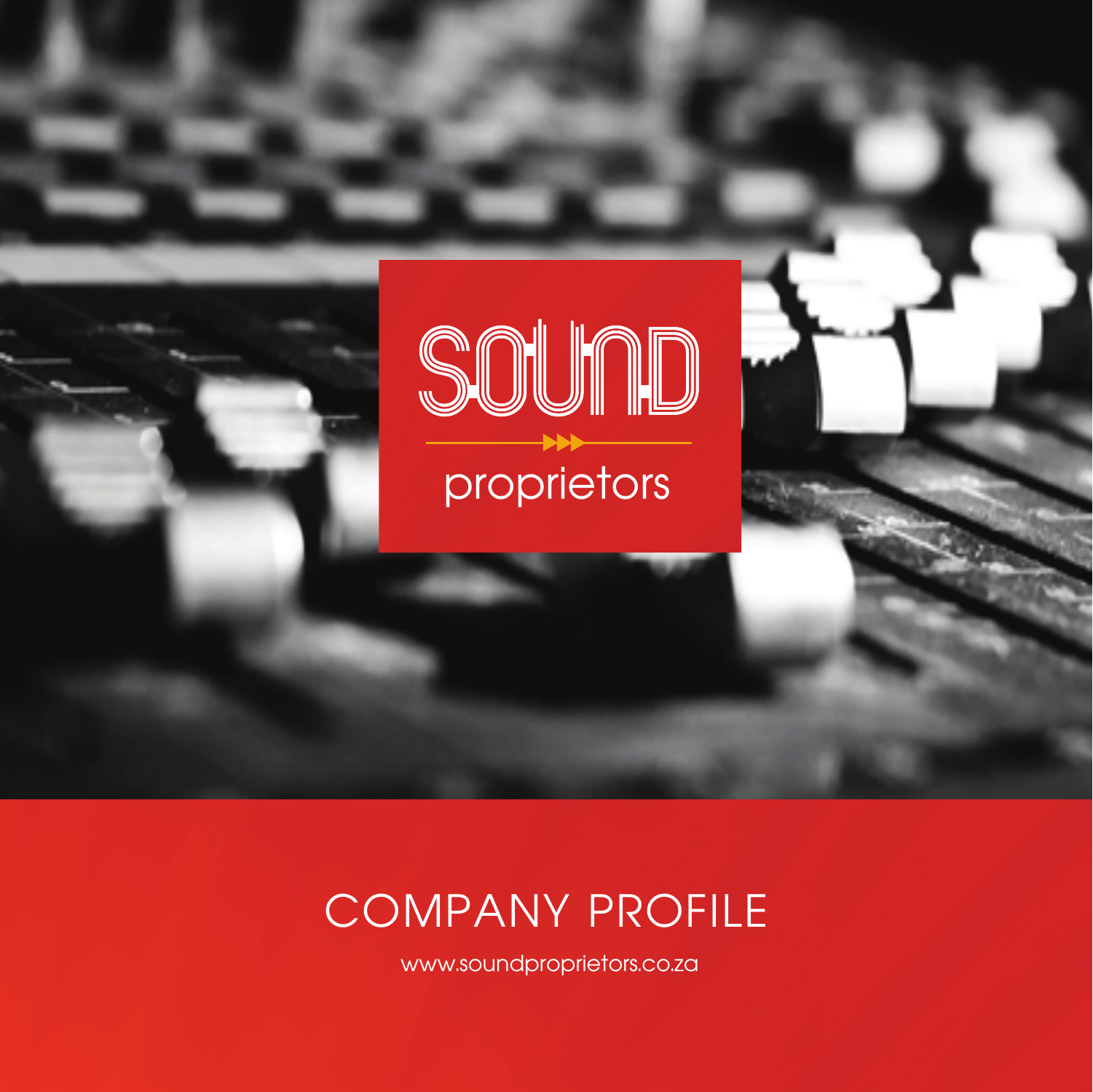Sound Proprietors (Pty) Ltd is a professional sound engineering company offering audio engineering services located in the heart of Johannesburg, Gauteng.

After years of experience in the sound engineering industry, the founder Tshiamo Mosenyi started up the business in order to tap into the exciting world of media but most importantly the sound business as an owner and sole proprietor.

Through dealing with a range of clients within the entertainment and events coordination environment and being able to create packages suited for their type of event or function, Sound Proprietors has grown in leaps and bounds over time.

Only the best studio facilities are used to rehearse or record within the studio environment. Top of the range and trusted brands like D&B, Yamaha, Behringer and Electro Voice( EV) are used by Sound Proprietors for all their events or recording sessions.

- Intergrity
- Ethics
- Client-centricity
- Service Excellence



Sound Proprietors have done some live recordings for well known names and indie bands within the music industry, i.e. Helen Dikobe, a vocalist from Botswana, Afro Breeze (Duet with a guitarist and vocalist), Sipho Hot Sticks Mabuse, Nduduzo Makathini, Africa Mkhize, Thandiswa Mazwai, Feya Faku, Amandla Freedom Ensemble, Musa and Robbie Malinga, The Muffinz, Aus Tebza( solo bassist with full band) and Matlombe events and entertainment (full band and other supporting acts under the production house), Shwi Nomtekhala and Naima Kay. These shows definitely raised the bar in which We worked at and we continue to maintain and raise this standards as we continue to excel in the live performance sector.



To be a leader in the audio engineering industry , with the main focus being on live sound re-enforcement and the niche market of corporate company events. Sound proprietors seeks to provide enhanced services and products as well as good relationships with all our clients and potential clients.

## Our Vision

To provide quality services and products that exceeds the expectations of our esteemed customers.

## **Our Mission**

At sound proprietors we seek to build long term relationships with our clients and customers as well as provide exceptional customer services by pursuing sound engineering through innovative and advanced technologies.

## **Our Core Values**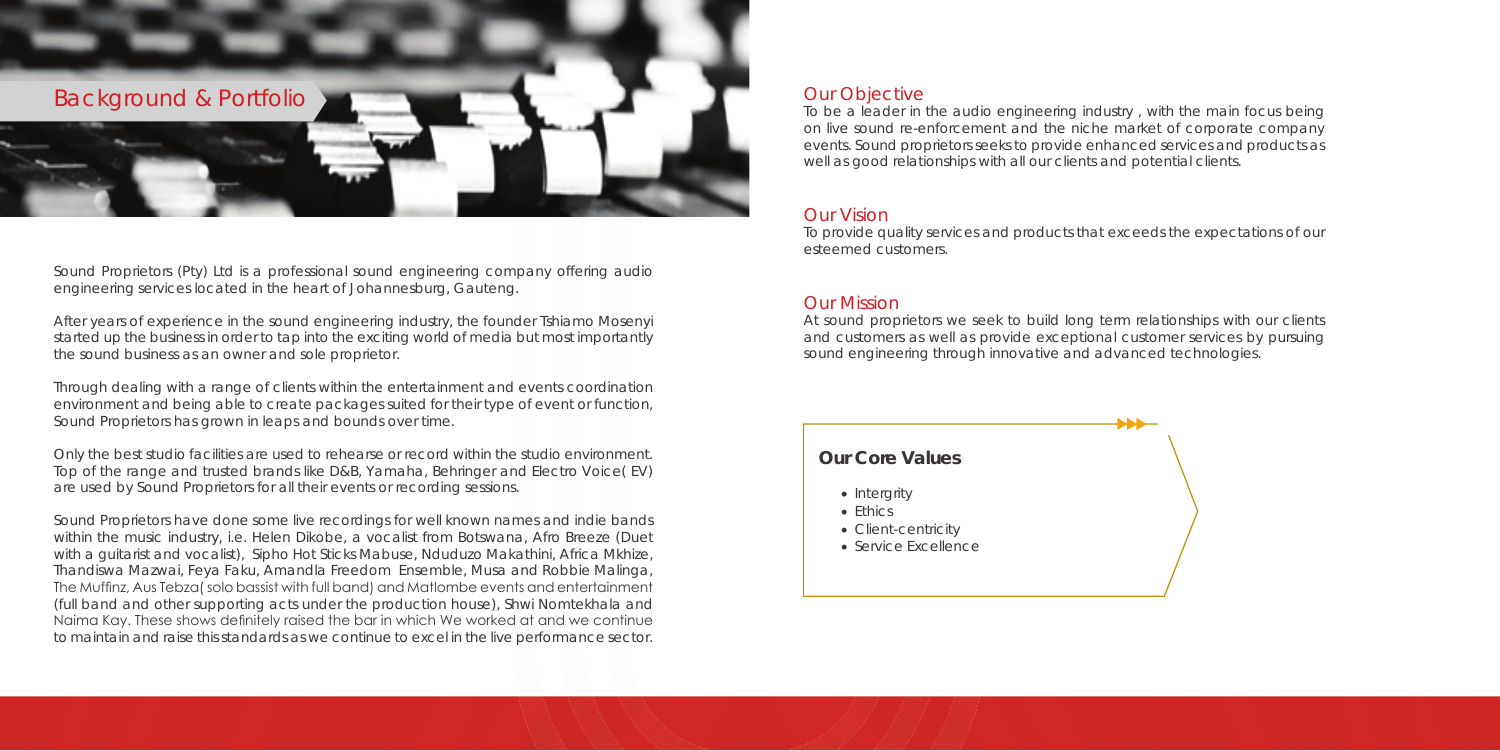



For corporate events, weddings and matric dance ceremonies, we are able to provide a Pro-Dj charged at an affordable fee. Sound Proprietors offers the sound and/or AV equipment with a qualified sound engineer to assist in setting up and configuring the system to the clients liking.

## Dj & Sound Equipment Hire

We provide top of the range studios with high tech equipment to suit the requirements of most recording artist or bands. Skilled sound engineers help to smoothen the process of recording, mixing and mastering the music of the artist/bands in the studio.

### Studio Facilities

- Rehearsal space for artists and bands
- Our studios have good acoustics for recording programmed music or compositions as well as live bands that require a lot more dynamics on the mixer for any digital or analog purpose.
- We also provide voice-over services for advertising agencies and radio jingles.
- Audio archiving; cassette and open reel to compact disc transfers (CD)
- Audio post-production for television, movies and music videos is also provided as one of the services at Sound Proprietors studios.

### Audio Electronics Repairs

At Sound Proprietors , we have a dedicated team of technicians who deal with the repairs and services of pro-audio equipment and lighting. We provide quality repair services for speakers and monitors, mixers (analogue for the present moment), cables and snake extensions as well as their stage boxes.

## Sound Installations - Public & Private Venues

Permanent sound installation within a venue, school, church or club.

Mounting of the entire home theatre system in the viewing area to bring about the full 5.1 dolby surround experience effect, thus enhancing the cinema experience.

## Event, Studio & Stage Sound Equipment Hire & Sales

- Pro-sound Hire (Mixers, Monitors, AV Equipment, Amps and Microphones).
- PA System for fashion shows and school plays, exhibitions and music festivals.
- Lights and Smoke Machines for hire.

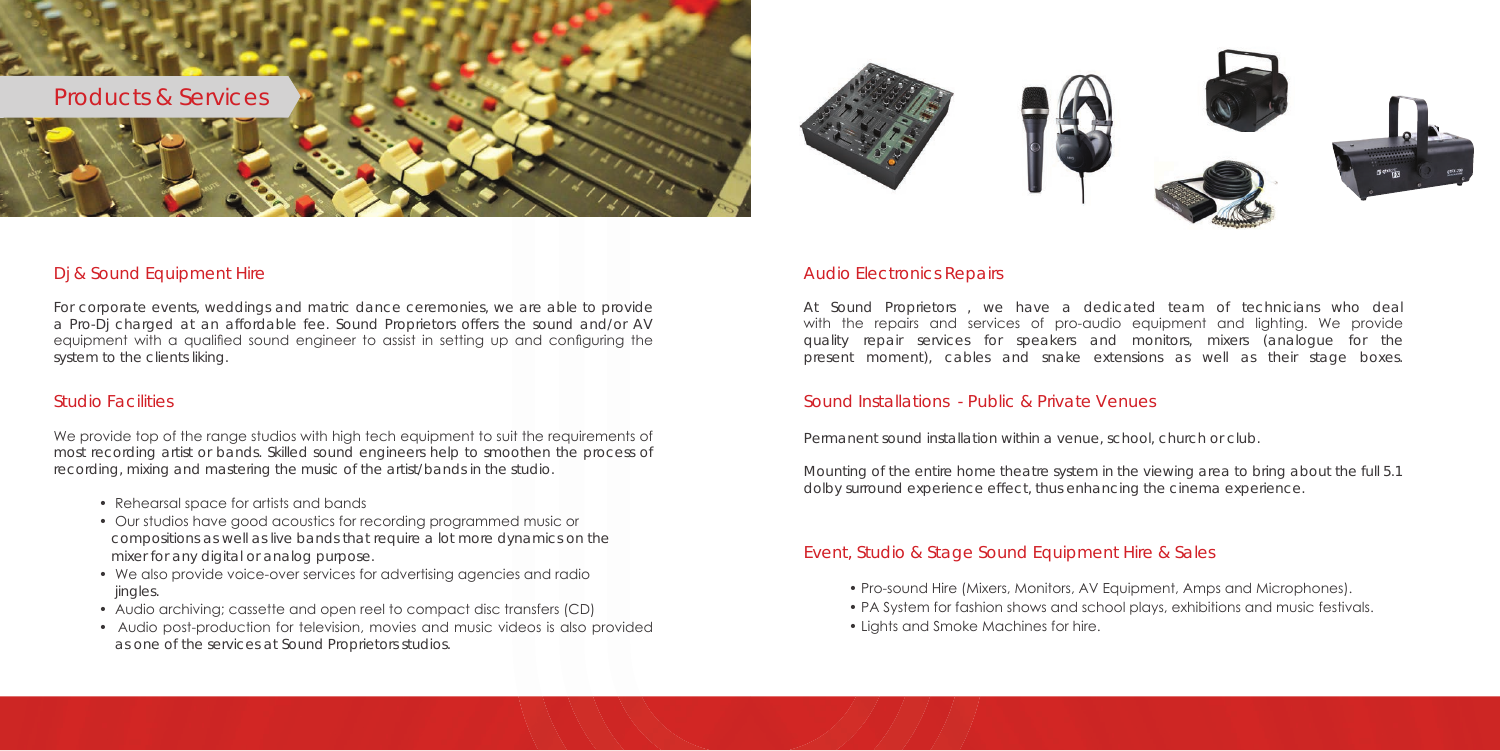#### **ECHOES ZASE MZANTSI** - *2017*

Sound Proprietors, Echoes Zase Mzantsi and Matlombe Events & Entertainment collaborated on the much anticipated launch of the 1960's inspired EZM album.

#### **MINTGREEN EVENTS** - *2017*

Sound Proprietors was the technical liaison for the 'High Tea' event hosted by Nomfiso Mngomezulu of Mintgreen Events at the Thaba Eco Hotel and Spa.

#### **BOOK LAUNCH: BOOK CLUB SOCIETY**

- *04 MARCH 2017*

The launching of a children's reading book "Umakhweyana" written by Zanele Ndlovu at the David Krut studios in Maboneng, JHB.

#### **CAMPAIGN EVENT: ALEX FAMILY STORE**

- *JAN to FEB 2017* Our team conducted back to school promotions for Alex Family Store in Wynburg.

#### **ALBUM LAUNCH: AMANDLA FREEDOM**

**ENSEMBLE** - *5 DEC 2015 & 31 JAN 2016* Sound proprietors provided all the technical requirements for an album launch and lunch concert at the Newtown Junction, JHB.

## **SOUND HIRE: GEMSHACK PRODUCTIONS**

- *19 NOV 2016*

In two separate events co-coordinated by the coalition against corruption at the Constitutional Hill court and Union buildings, Sound Proprietors were the supplier for the sound and stage.

We leased out backline to Gemshack Productions for their french Consulate event held at the Johannesburg Arts Gallery.

### **FESTIVAL: THE DUNDEE BATTLEFIELDS CARNIVAL**

- *30/31 OCT 2015 and 24/25 SEP 2016* Sound Proprietors was the technical and structure supplier for this iconic annual jazz and arts and culture event that takes place in Dundee.

#### **MR CONCIERGE (PTY) LTD**

- *27 AUG 2016*

As a freelancer, Tshiamo started off as a back-line "stage-hands" for various sound companies and worked himself up the engineering ranks to monitor engineer and now has the credentials of a qualified sound and lights rigger as well as a 'Front of House' audio engineer. He oversees all production teams, communicates with clients, ensures production quality and enforces deadlines and budgets.

Our company was contracted to provide sound for this corporate event held at the Four Seasons Hotel & Spa in Westcliff, JHB. The polo awards dinner hosted by MR CONCIERGE had a 5 piece orchestra performing as well as background music. We professionally fulfilled all our duties diligently and the patrons were extremely happy with our overall service.

MATI OMBE EVENTS AND ENTERTAINMENT

26 SEP 2015 - 12 DEC 2015 Sound proprietors and Matlombe events and entertainment collaborated on a variety of music festivals in and around Newtown, JHB.

> We use only professional and diligent trained individuals for stage-hands and back-line managers for all our events as the integrity of the client and Sound Proprietors needs to be withheld at all times, during and after our working endeavour.

### **UNITE AGAINST CORRUPTION**

*- 26 AUG &30 SEP 2015*

Always striving to give you the best products and services by offering you great value for your money...  $\overline{u}$ 

Tshiamo Mosenyi, the company founder, been offering professional freelance audio engineering and production services in Gauteng since October 2012 mainly doing live sound engineering for various live music venues (mainly Bassline in Newtown and Kaldis Coffee) in the Johannesburg CBD and surrounding areas.

 $\boldsymbol{\mathcal{M}}$ 

In terms of studio work, Sound Proprietors has a team of dedicated recording, mixing and mastering engineers who help with the overall connections and facilitating within the studio environment. Session musicians and instrument players are always on stand-by to be utilised according to the requirements of certain artists.

Our team of technicians, managed by Thulani Manyoni and Letsebela Mokoena are skilled and diligent engineers and they were trained by SARA( South African Roadies Association), a non- profit organisation. They are professional freelancers and are also an essential part of the Sound Proprietors workforce.

Our team has in-depth knowledge on corporate functions and large scale festivals and events as they are well versed in the audio engineering industry.

## **Our Team**